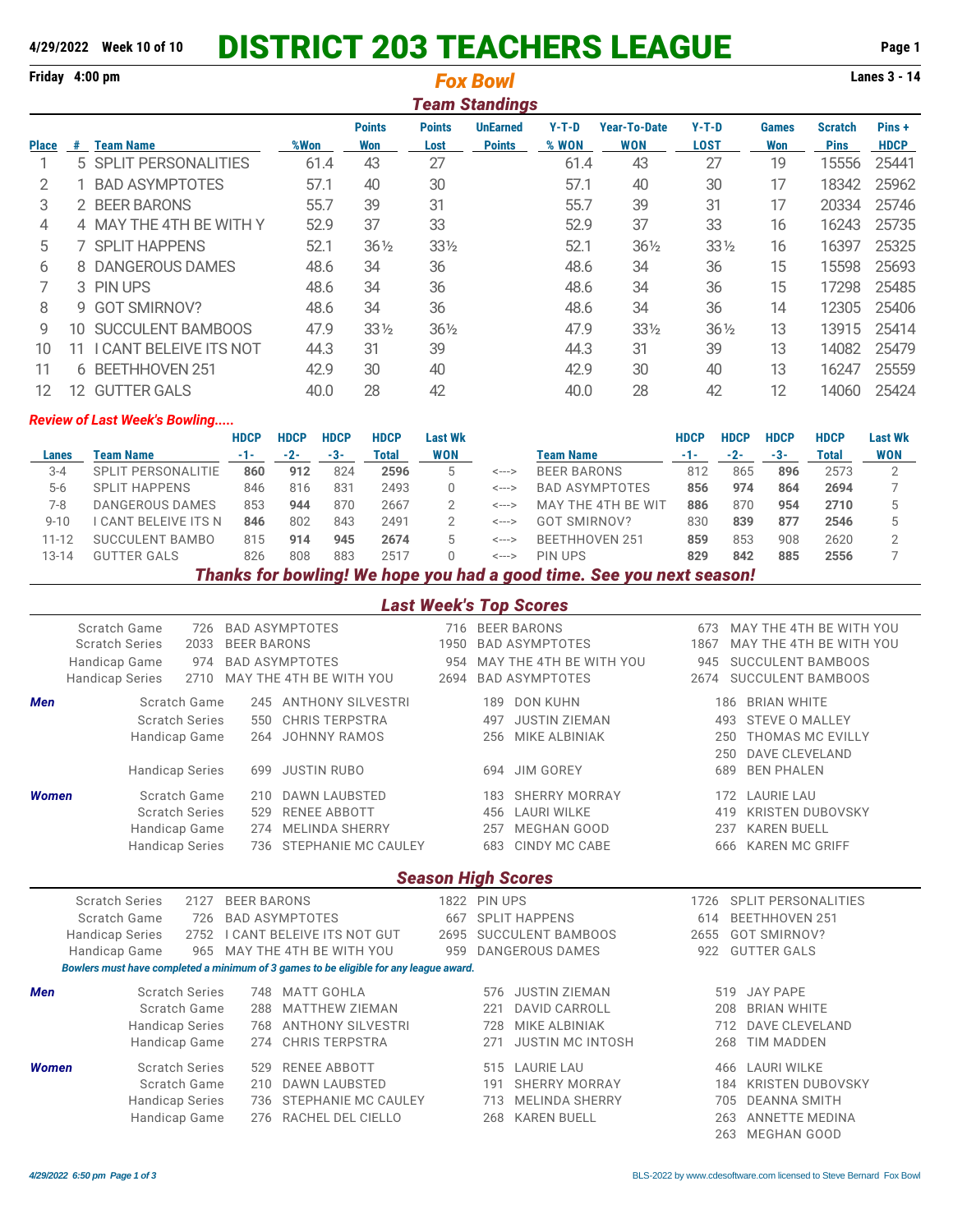**4/29/2022 Week 10 of 10 DISTRICT 203 TEACHERS LEAGUE Page 2**

|                | <b>Team Rosters</b>           |                                |                 |     |                 |    |                              |                            |       |                |       |              |                             |  |
|----------------|-------------------------------|--------------------------------|-----------------|-----|-----------------|----|------------------------------|----------------------------|-------|----------------|-------|--------------|-----------------------------|--|
| ID#            | <b>Bowling</b><br><b>Hand</b> | <b>Name</b>                    | <b>Avg HDCP</b> |     | <b>Pins Gms</b> |    | <b>To Raise</b><br>$Avq + 1$ | <b>To Drop</b><br>$Avg -1$ | $-1-$ | $-2-$          | $-3-$ | <b>Total</b> | <b>HDCP</b><br><b>Total</b> |  |
|                | <b>1 - BAD ASYMPTOTES</b>     |                                |                 |     |                 |    |                              |                            |       |                |       |              |                             |  |
| 1              |                               | <b>CHRIS TERPSTRA</b>          | 183             | 33  | 5490            | 30 | 582                          | 548                        | 159   | 232            | 159   | 550          | 652                         |  |
| $\overline{2}$ |                               | <b>TIM MADDEN</b>              | 132             | 79  | 3435            | 26 | 422                          | 392                        | a120  | 149            | 162   | 431          | 674                         |  |
| 3              |                               | <b>HOWARD PHELAN</b>           | 145             | 67  | 4365            | 30 | 453                          | 419                        | 164   | 162            | 139   | 465          | 669                         |  |
| 4              |                               | <b>JUSTIN RUBO</b>             | 149             | 63  | 3591            | 24 | 459                          | 431                        | 165   | 183            | 156   | 504          | 699                         |  |
|                | <b>2 - BEER BARONS</b>        |                                |                 |     |                 |    |                              |                            |       |                |       |              |                             |  |
| 5              |                               | <b>MATTHEW ZIEMAN</b>          | 208             | 10  | 5000            | 24 | 643                          | 615                        | a198  | a198           | a198  | 594          | 624                         |  |
| 6              |                               | <b>THOMAS MC EVILLY</b>        | 147             | 65  | 4418            | 30 | 466                          | 432                        | 122   | 183            | 177   | 482          | 683                         |  |
| 7              |                               | <b>MIKE ALBINIAK</b>           | 145             | 67  | 3928            | 27 | 452                          | 421                        | 155   | 117            | 188   | 460          | 664                         |  |
| 8              |                               | <b>JUSTIN ZIEMAN</b>           | 179             | 36  | 5398            | 30 | 542                          | 508                        | 157   | 187            | 153   | 497          | 602                         |  |
| 17             |                               | RON GOODIN                     | 120             | 90  | 0               | 0  |                              |                            |       |                |       | $\mathbf 0$  | $\mathbf 0$                 |  |
| 3 - PIN UPS    |                               |                                |                 |     |                 |    |                              |                            |       |                |       |              |                             |  |
| 9              |                               | <b>JAY PAPE</b>                | 157             | 56  | 4264            | 27 | 476                          | 445                        |       |                |       | 0            | $\pmb{0}$                   |  |
| 10             |                               | <b>ANTHONY SILVESTRI</b>       | 186             | 30  | 5046            | 27 | 564                          | 533                        | 203   | 169            | 245   | 617          | 713                         |  |
| 11             |                               | <b>JULIE KELEGHAN</b>          | 130             | 81  | 3136            | 24 | 401                          | 373                        | 106   | 129            | 132   | 367          | 607                         |  |
| 12             |                               | <b>KATE GERAGHTY</b>           | 127             | 83  | 2678            | 21 | 394                          | 369                        | 117   | 121            | 108   | 346          | 589                         |  |
| 18             |                               | <b>JENNY OKARMA</b>            | 101             | 107 | 1831            | 18 | 311                          | 289                        | 102   | 122            | 99    | 323          | 647                         |  |
|                |                               | 4 - MAY THE 4TH BE WITH YOU    |                 |     |                 |    |                              |                            |       |                |       |              |                             |  |
| 13             |                               | <b>MELINDA SHERRY</b>          | 129             | 81  | 3491            | 27 | 409                          | 378                        | 139   | 132            | 190   | 461          | 713                         |  |
| 14             |                               | <b>JIM GOREY</b>               | 126             | 84  | 3543            | 28 | 394                          | 362                        | 131   | 163            | 142   | 436          | 694                         |  |
| 15             |                               | <b>BRIAN WHITE</b>             | 155             | 58  | 3268            | 21 | 476                          | 451                        | 186   | 116            | 175   | 477          | 651                         |  |
| 16             |                               | <b>JOHN BILARDELLO</b>         | 133             | 78  | 2401            | 18 | 413                          | 391                        |       |                |       | 0            | $\overline{0}$              |  |
| 19             |                               | <b>STEVE O MALLEY</b>          | 162             | 52  | 1461            | 9  | 495                          | 482                        | 149   | 178            | 166   | 493          | 652                         |  |
| 67             |                               | <b>JONATHAN JUSTICE</b>        | 117             | 92  | 703             | 6  | 359                          | 349                        |       |                |       | 0            | $\mathbf 0$                 |  |
|                |                               | <b>5 - SPLIT PERSONALITIES</b> |                 |     |                 |    |                              |                            |       |                |       |              |                             |  |
| 20             |                               | <b>LAURI WILKE</b>             | 143             | 69  | 3861            | 27 | 459                          | 428                        | 158   | 165            | 133   | 456          | 669                         |  |
| 21             |                               | <b>KAREN MC GRIFF</b>          | 120             | 90  | 3612            | 30 | 381                          | 347                        | 142   | 129            | 125   | 396          | 666                         |  |
| 22             |                               | <b>LORI RADER</b>              | 120             | 90  | 2169            | 18 | 372                          | 350                        | 126   | 126            | 122   | 374          | 644                         |  |
| 23             |                               | <b>CAROL NATHE</b>             | 120             | 90  | 1451            | 12 | 364                          | 348                        |       |                |       | 0            | 0                           |  |
| 52             |                               | <b>ANN KAMENJARIN</b>          | 120             | 90  | 0               | 0  |                              |                            |       |                |       | 0            | $\boldsymbol{0}$            |  |
| 54             |                               | <b>SHERRY MORRAY</b>           | 154             | 59  | 3241            | 21 | 479                          | 454                        | 125   | 183            | 135   | 443          | 617                         |  |
| 55             |                               | PEGGY EGAN                     | 68              | 136 | 409             | 6  | 212                          | 202                        |       |                |       | $\bf{0}$     | $\pmb{0}$                   |  |
| 61             |                               | <b>MIKE MCGRIFF</b>            | 135             | 76  | 813             | 6  | 411                          | 401                        |       |                |       | 0            | $\pmb{0}$                   |  |
|                | 6 - BEETHHOVEN 251            |                                |                 |     |                 |    |                              |                            |       |                |       |              |                             |  |
| 24             |                               | <b>JEFF PELLER</b>             | 140             | 72  | 2396            | 17 | 424                          | 403                        |       | a133 a133      | 101   | 367          | 574                         |  |
| 25             |                               | <b>DON KUHN</b>                | 141             | 71  | 3832            | 27 | 428                          | 397                        | 128   | 147            | 189   | 464          | 680                         |  |
| 26             |                               | DAVE CLEVELAND                 | 139             | 72  | 3759            | 27 | 441                          | 410                        | 140   | 145            | 176   | 461          | 683                         |  |
| 27             |                               | CINDY MC CABE                  | 125             | 85  | 3764            | 30 | 394                          | 360                        | 156   | 126            | 140   | 422          | 683                         |  |
|                | <b>7 - SPLIT HAPPENS</b>      |                                |                 |     |                 |    |                              |                            |       |                |       |              |                             |  |
| 28             |                               | <b>DAVID CARROLL</b>           | 163             | 51  | 4917            | 30 | 495                          | 461                        | 113   | 159            | 183   | 455          | 602                         |  |
| 29             |                               | <b>JOHNNY RAMOS</b>            | 153             | 60  | 2301            | 15 | 471                          | 452                        | 201   | 152            | 145   | 498          | 687                         |  |
| 30             |                               | <b>VICKY CURLESS</b>           | 113             | 96  | 3073            | 27 | 347                          | 316                        | 125   | 98             | 96    | 319          | 604                         |  |
| 31             |                               | <b>KRISTEN UFHEIL</b>          | 126             | 84  | 3403            | 27 | 407                          | 376                        |       | a116 a116 a116 |       | 348          | 600                         |  |
|                | <b>8 - DANGEROUS DAMES</b>    |                                |                 |     |                 |    |                              |                            |       |                |       |              |                             |  |
| 32             |                               | <b>KAREN BUELL</b>             | 132             | 79  | 3172            | 24 | 419                          | 391                        | 157   | 111            | 137   | 405          | 645                         |  |
| 33             |                               | <b>DAWN LAUBSTED</b>           | 129             | 81  | 3495            | 27 | 405                          | 374                        | 103   | 210            | 105   | 418          | 664                         |  |
| 34             |                               | <b>RENEE ABBOTT</b>            | 156             | 57  | 4687            | 30 | 494                          | 460                        | 172   | 179            | 178   | 529          | 706                         |  |
| 35             |                               | <b>SHELLY NELSON</b>           | 92              | 115 | 833             | 9  | 283                          | 270                        |       |                |       | 0            | $\mathbf 0$                 |  |
| 57             |                               | <b>DEANNA SMITH</b>            | 113             | 96  | 2722            | 24 | 356                          | 328                        | 103   | 126            | 132   | 361          | 652                         |  |
|                |                               |                                |                 |     |                 |    |                              |                            |       |                |       |              |                             |  |